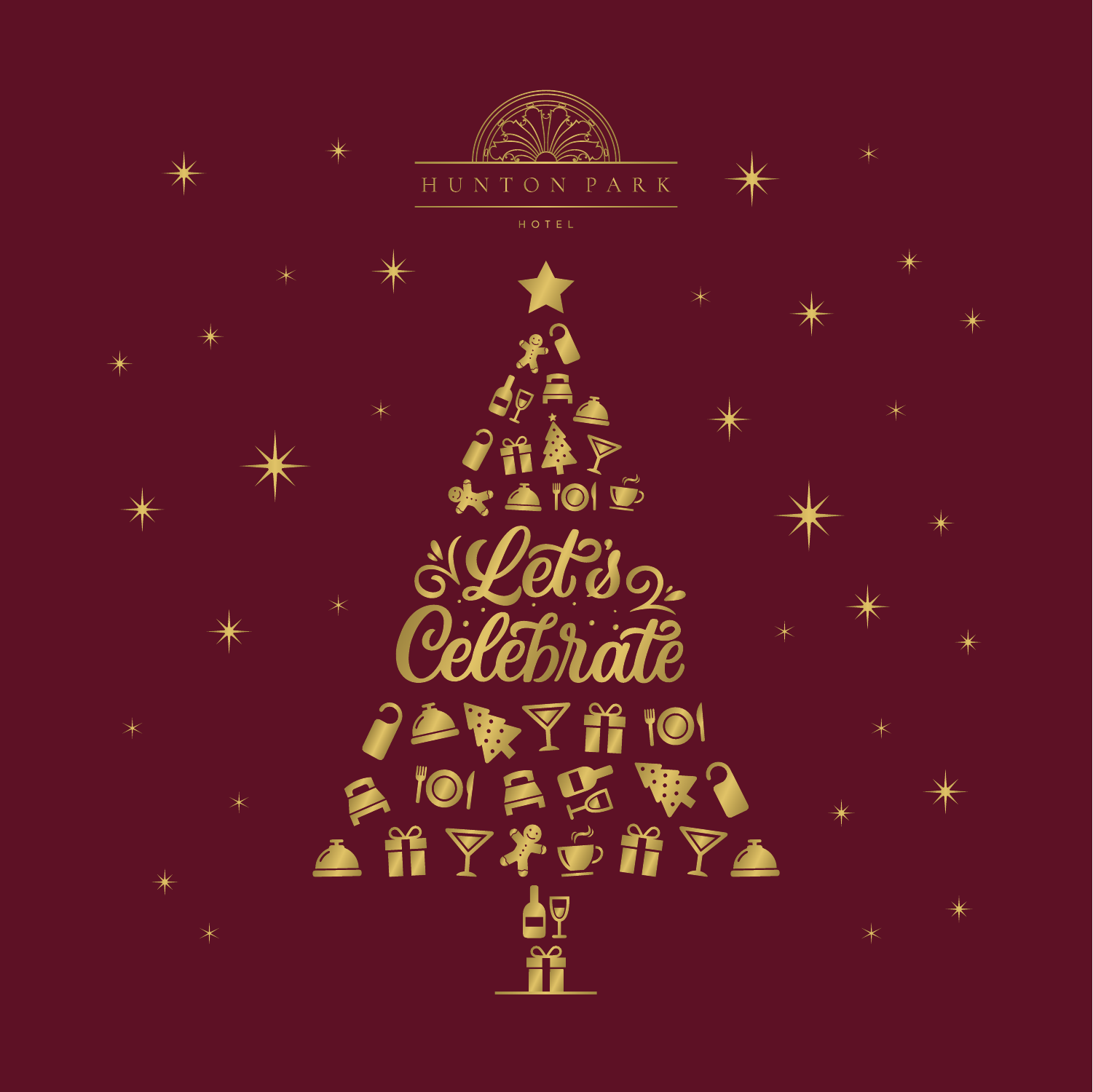



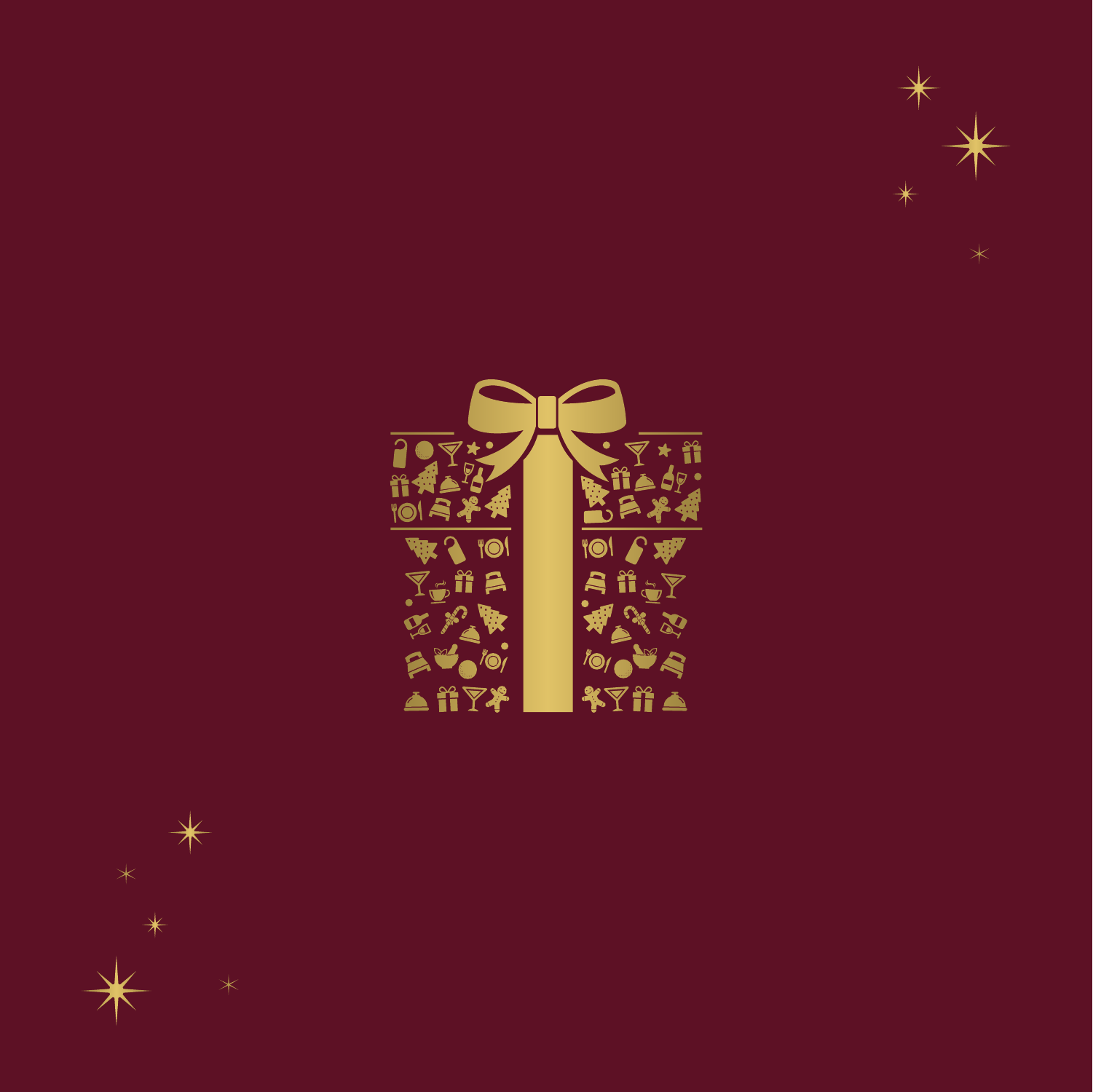



### **JOIN US FOR A CHRISTMAS TO REMEMBER AT HUNTON PARK WITH FINE WINES, GLITTERING ENTERTAINMENT AND THE HIGHEST STANDARD OF FOOD AND SERVICE.**

*At Hunton Park, we offer three venues for our Christmas parties; the Hazelwood Suite, Terrace Marquee located along the stunning Grade II listed Manor House and our brand new beautiful permanent Garden Marquee which is set within the woodland of our grounds. Whether you are looking to hold a private lunch or evening party, or to join one of our fantastic shared party nights, perfect for smaller groups,we have something to suit everyone.*

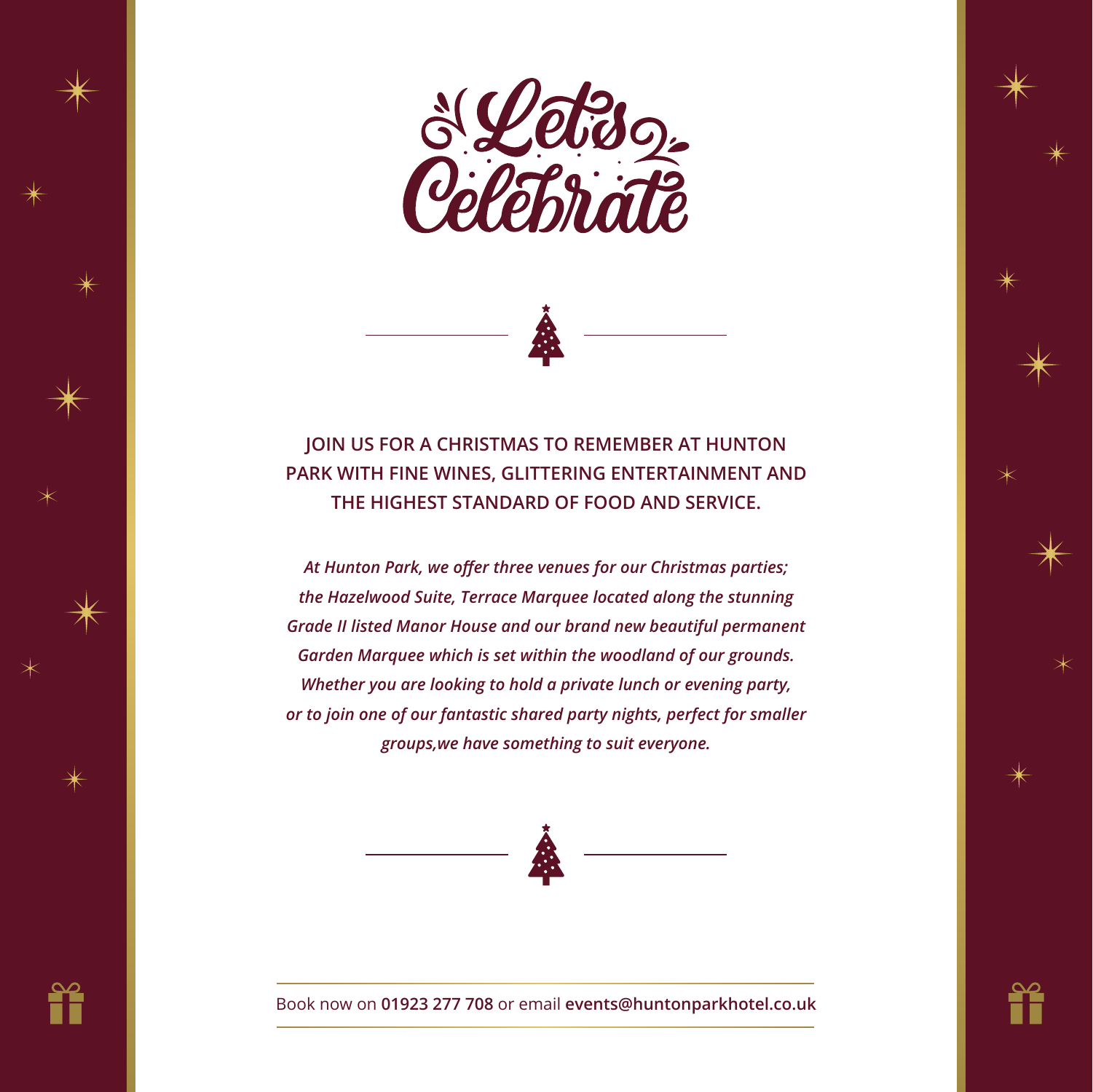

# LUNCH WITH SANTA

*The magic of Christmas arrives early, on Sunday 11th & 18th December 1pm-3pm. Lunch will be served at 1pm Santa will be at Hunton Park Hotel for your child to meet and get on the good list.* 

*A splendid two course Sunday lunch for the whole family. Adults price includes two course lunch and a glass wine. Children under 12's prices includes meeting Santa, a small gift, two course lunch and a soft drink. Please do advise of any dietary.* 



per adult

## **£27.95 £15.00**

 $\ast$ 

per child (3-12)

**FREE** per child under 2

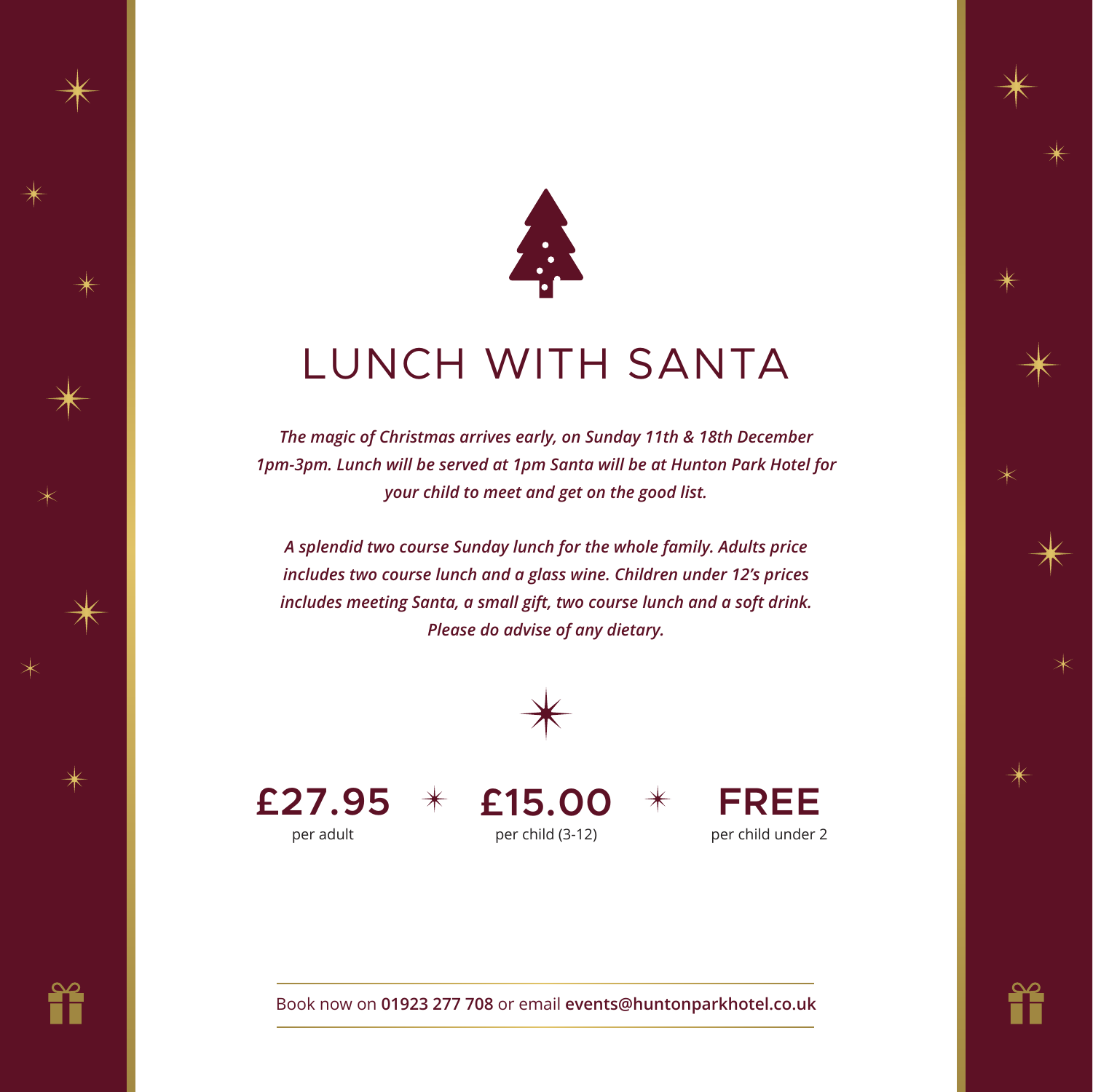# LUNCH WITH SANTA

### **ADULTS' LUNCH MENU**

Traditional Roast turkey, apricot and chestnut stuffing, pig in blanket, buttered sprouts, roast potatoes, orange and thyme glazed carrots and honey roast parsnips

Herb crusted hake fillet, creamy gratin potato, braised fennel, fine beans and white wine sauce

Spicy chickpea and kale pithivier, tender stem broccoli and roasted red pepper sauce (Vegan)

Classic Christmas pudding, brandy custard (gluten and nut free available)

Belgian chocolate and raspberry torte, orange anglaise and chocolate tuile

Tea, coffee and mince pies



#### **CHILDRENS' LUNCH MENU**

Traditional roast turkey, apricot and chestnut stuffing, pig in blanket, buttered sprouts, roast potatoes, orange and thyme glazed carrots and honey roast parsnips

Salmon goujons, roasted potatoes, carrots, broccoli, herb oil

Roasted vegetable pasta, rocket salad, garlic bread

Selection of ice cream

Chocolate brownie with vanilla ice cream

Fresh fruit platter

Fruit coulis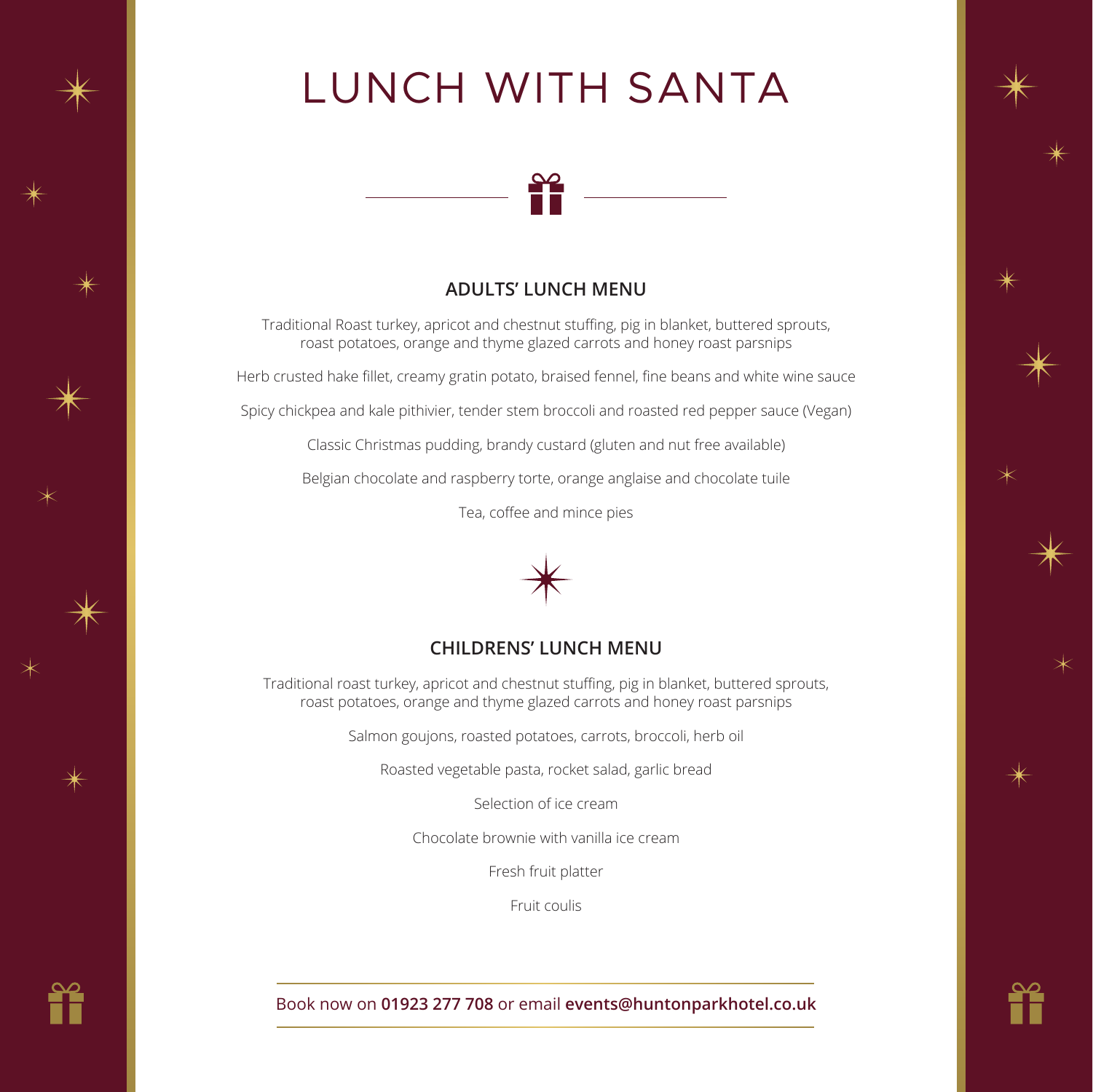# FESTIVE LUNCH

#### AVAILABLE 28TH NOVEMBER - 24TH DECEMBER

 $\blacksquare$ 

#### **FESTIVE LUNCH MENU**

Freshly baked Bread roll and butter

Spiced parsnip soup, crispy parsnips and chestnuts (VE) Ham hock, pea, and grain mustard terrine, spiced fruit chutney and sourdough toast Salmon and crab with dressed leaves, beetroot gravadlax, crab cake, mango and lime salsa

Traditional roast turkey apricot and chestnut stuffing, pig in blanket, buttered sprouts, roast potatoes, and honey roast carrots and parsnips Pan roast fillet of Hake gratin potato, braised fennel, fine beans, and white wine sauce Mushroom, brie, hazelnut, and cranberry wellington, buttered sprouts, roast potatoes, honey roasted carrots and parsnips (V) Roasted cauliflower risotto, toasted almonds, vegan parmesan, and dressed roquette (VE)

Classic Christmas pudding, brandy custard (gluten, nut free and vegan available) Belgian chocolate and orange tart, orange anglaise and vanilla ice cream (VE) Glazed lemon tart, raspberry sauce

Tea, coffee, and mince pies (gluten free and vegan available)



Book now on **01923 277 708** or email **events@huntonparkhotel.co.uk**

(V = Vegetarian, VE = Vegan, GF = Gluten Free)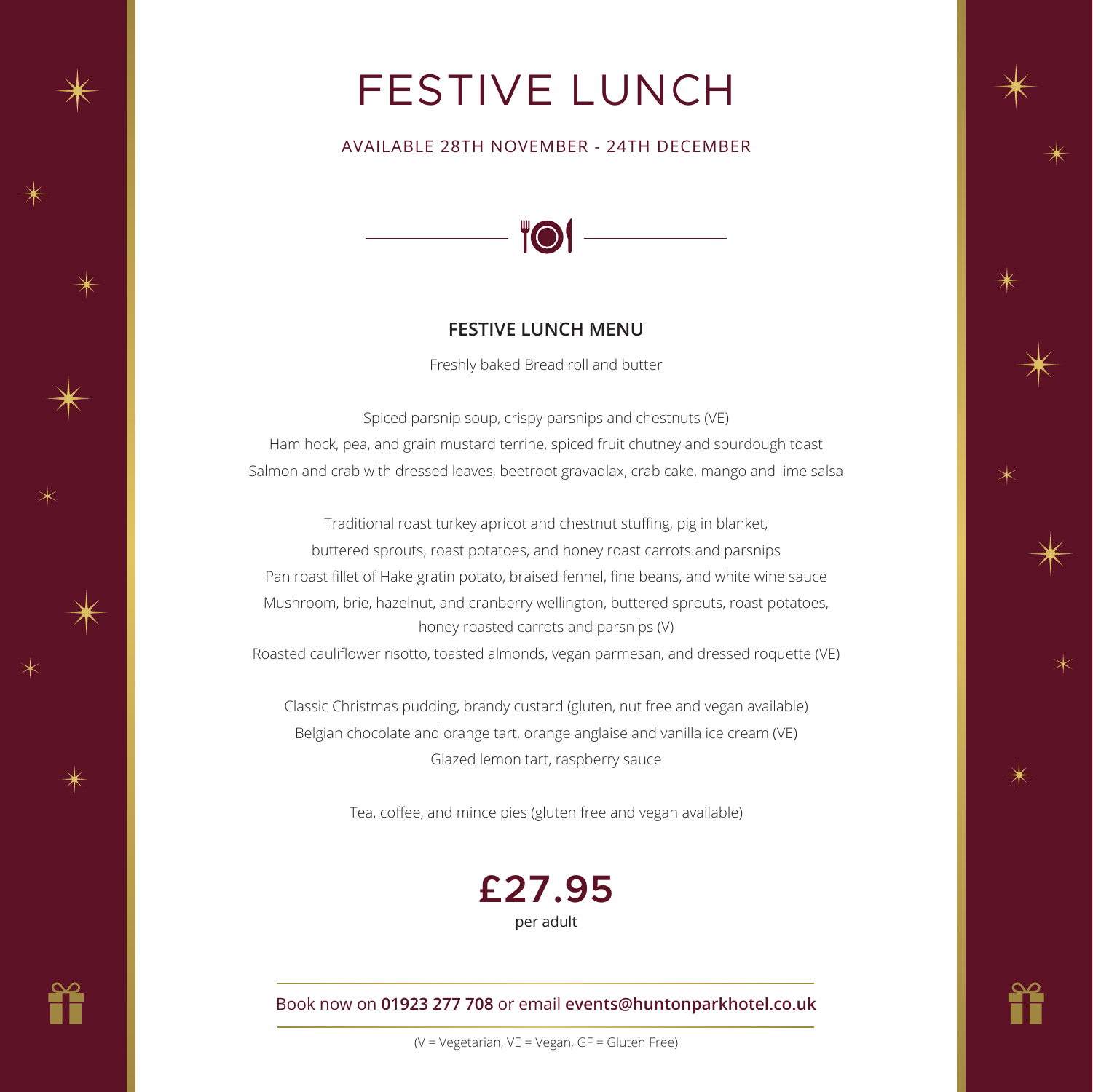# FESTIVE PARTY NIGHTS

#### AVAILABLE DATES FOR JOINER PARTY NIGHTS: 25TH & 26TH NOVEMBER, 2ND & 3RD, 9TH & 10TH, 16TH & 17TH DECEMBER

We are experts in party planning so just dress to impress and let us do all the work. You'll enjoy a delicious three course dinner with ½ a bottle of wine, hats, novelties and crackers. Then it's time to hit the dance floor as our DI takes over until late.

#### **Private Party Nights are also available - please ask for details. Party Night Accommodation from £95.00 B&B**

### **FESTIVE PARTY NIGHTS MENU**

Freshly baked Bread roll and butter

Spiced parsnip soup, crispy parsnips and chestnuts (VE) Ham hock, pea, and grain mustard terrine, spiced fruit chutney and sourdough toast Salmon and crab with dressed leaves, beetroot gravadlax, crab cake, mango and lime salsa

Traditional roast turkey apricot and chestnut stuffing, pig in blanket, buttered sprouts, roast potatoes, and honey roast carrots and parsnips Pan roast fillet of Hake gratin potato, braised fennel, fine beans, and white wine sauce Mushroom, brie, hazelnut, and cranberry wellington, buttered sprouts, roast potatoes, honey roasted carrots and parsnips (V) Roasted cauliflower risotto, toasted almonds, vegan parmesan, and dressed roquette (VE)

Classic Christmas pudding, brandy custard (gluten, nut free and vegan available) Belgian chocolate and orange tart, orange anglaise and vanilla ice cream (VE) Glazed lemon tart, raspberry sauce

Tea, coffee, and mince pies (gluten free and vegan available)

November from **£45.00 £51.00** per adult

December from

per adult

Book now on **01923 277 708** or email **events@huntonparkhotel.co.uk**

(V = Vegetarian, VE = Vegan, GF = Gluten Free)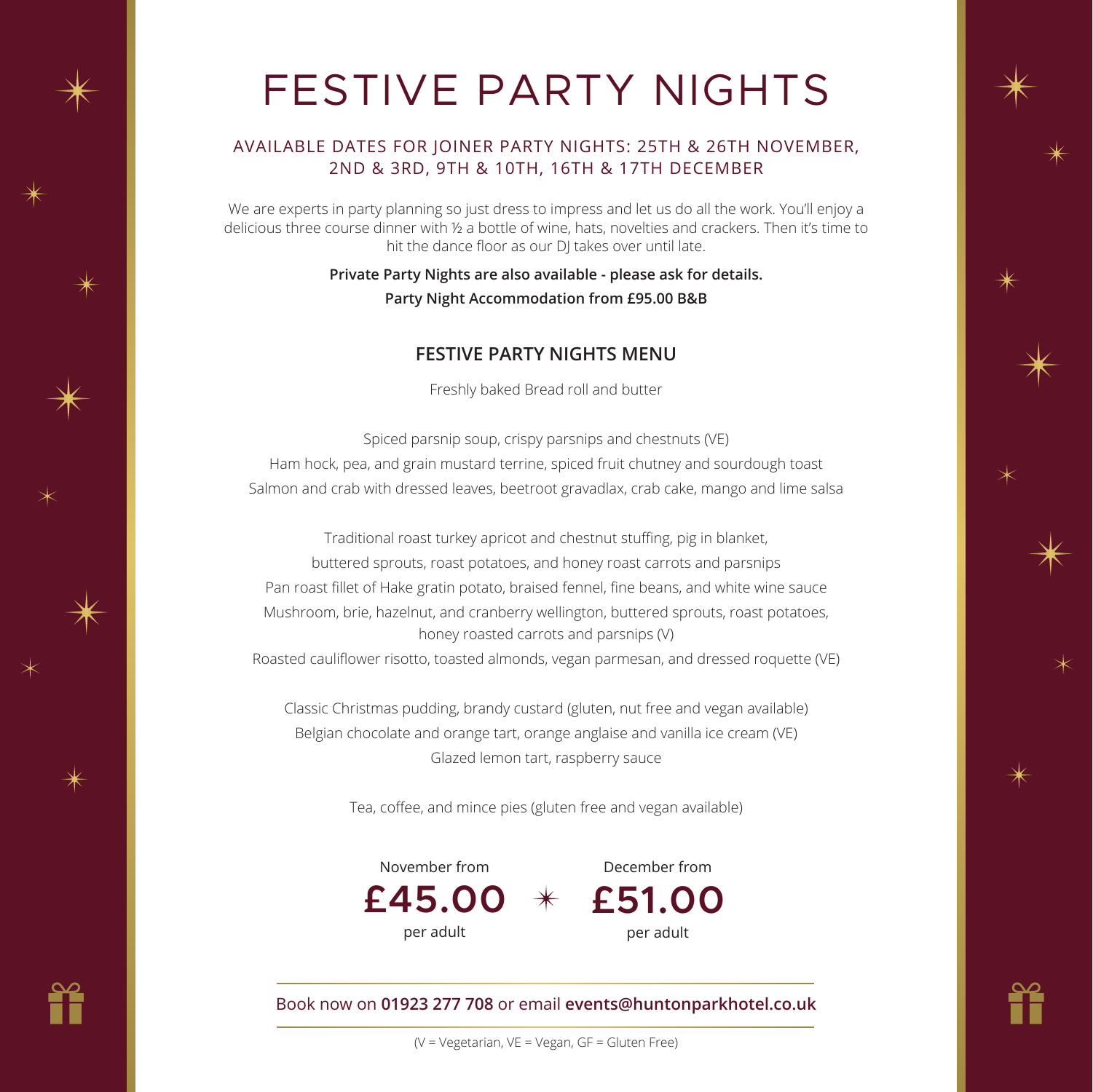

#### AVAILABLE 28TH NOVEMBER - 24TH DECEMBER 26TH DECEMBER - 31ST DECEMBER



Fruit scones, plain scones , clotted cream, raspberry jam

Mini star mince pies , Christmas cake, chocolate opera with happy Christmas disc, Eggnog panna cotta snowball and Santa head

> White bread with turkey and cranberry Granary bread with smoked salmon and cream cheese Red cabbage, spinach, red onion, and Asian dressing wrap Open ciabatta sandwich with hummus and roast vegetables

#### **VEGAN AFTERNOON TEA AVAILABLE**

**£21.95** per person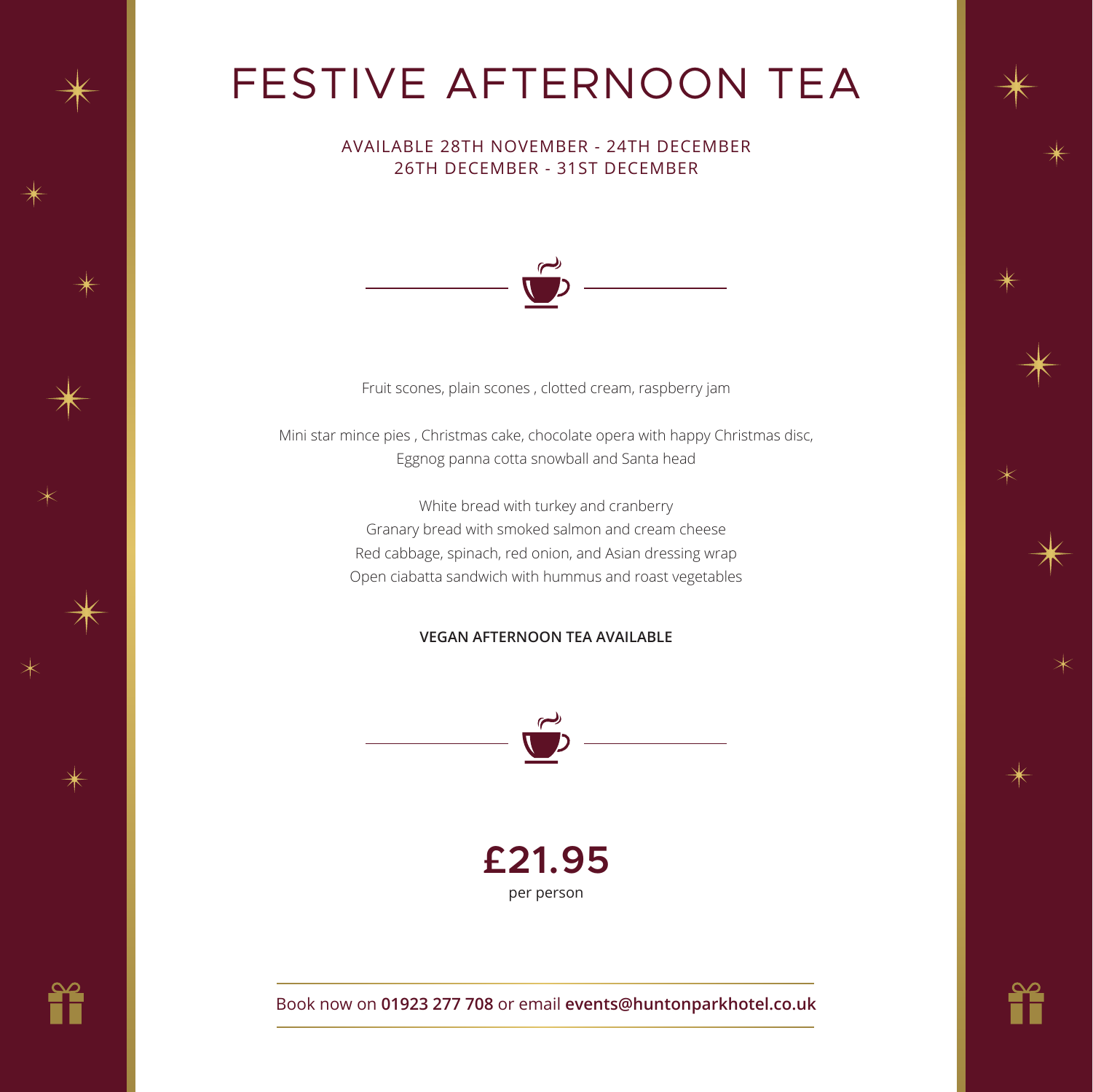# CHRISTMAS DAY LUNCH

*Let us take the hassle out of Christmas leaving time for you to relax with your family and friends. Enjoy a leisurely four course festive lunch and maybe take a walk afterwards in our stunning grounds.*

**Seating 1pm and 2pm. Canapés and glass of bubbly on arrival.**



### **CHRISTMAS DAY LUNCH MENU**

Oak smoked salmon parfait with a liquid Prosecco centre, bitter leaves with raspberry dressing Roasted squash and sweet potato soup, crème fraîche Ham hock, pea and grain mustard terrine, arran spiced fruit chutney and sourdough toast

Winter gazpacho

Traditional roast turkey, apricot and chestnut stuffing, pig in blanket, buttered sprouts, roast potatoes, orange and thyme glazed carrots and honey roast parsnips

Herb crusted halibut, lemon and white wine cream sauce, parmentier potatoes, winter greens Potato gnocchi, wild mushroom and stilton cheese sauce, dressed rocket and toasted walnuts (V)

> Classic Christmas pudding, brandy custard Selection of British cheeses, spiced fruit chutney, celery, grapes, crackers Pistachio crème brûlée, shortbread Belgian chocolate and raspberry torte, orange anglaise and chocolate tuile

> > Tea, coffee and mince pies

per adult

per child (3-12)



(V = Vegetarian, VE = Vegan, GF = Gluten Free)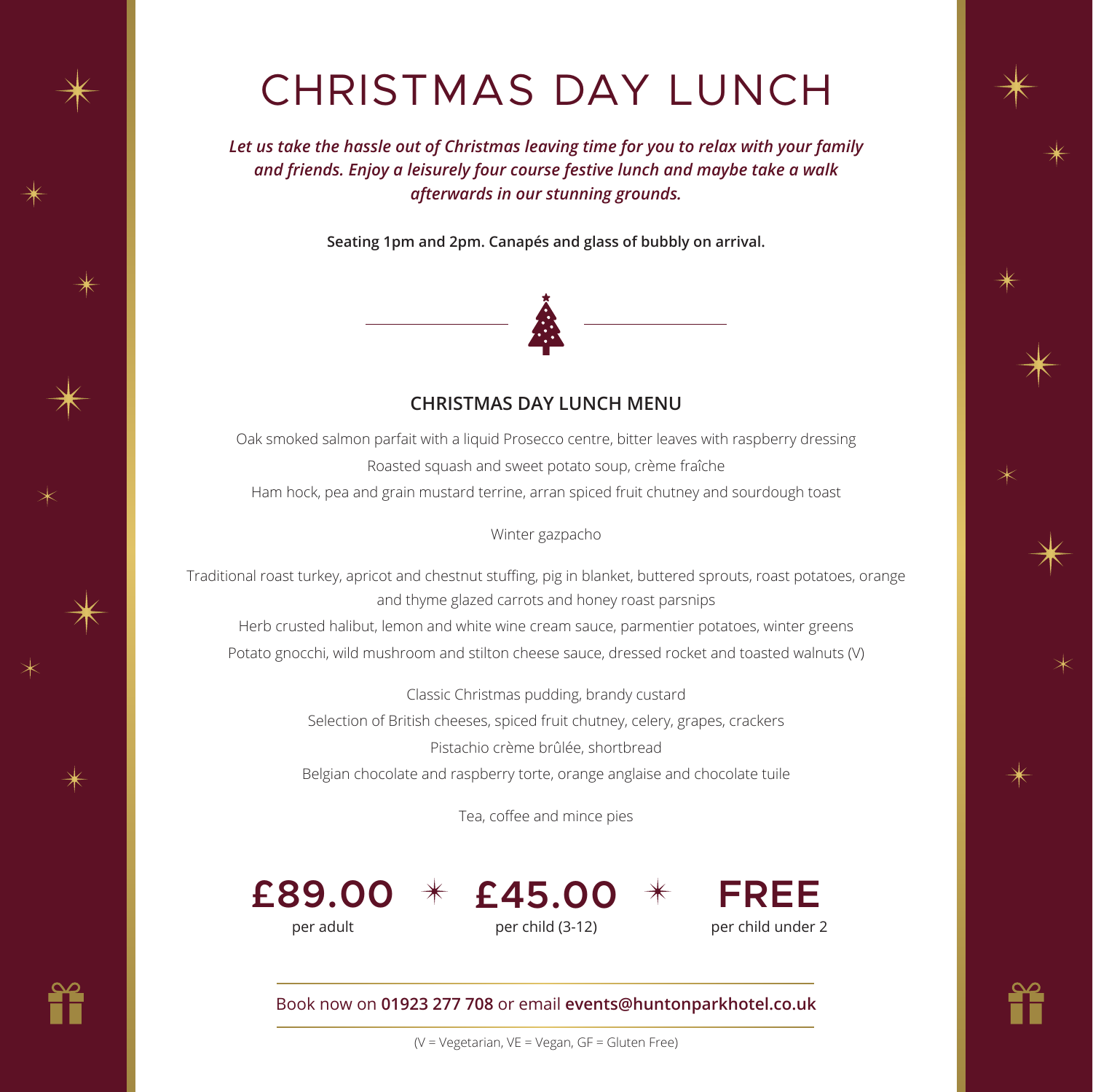## NEW YEAR'S EVE CELEBRATIONS

*See in the new year and wine and dine with us. Celebrate the new year in style with a glass of bubbles and canapés on arrival, followed by a delicious three course dinner in our restaurant.*

#### **NEW YEAR'S EVE MENU**

Roast celeriac soup, lemon thyme oil and parmesan croutons. Pan roast scallops with hazelnut butter, sea vegetable salad and lemon dressing. Goats cheese stuffed artichokes, micro rocket salad and aged balsamic dressing.

Roast sirloin beef, garlic buttered spinach, horseradish mash, pink peppercorn sauce. Seared fillet of sea bass, tender stem broccoli, duchess potatoes and red wine butter sauce. Butternut squash, brie and chestnut pithivier, roast vegetables and squash purée.

> Dark chocolate fondant, vanilla ice cream and kirsch cherries. Champagne and clementine posset, cardamom sable biscuit. Passionfruit cheesecake, passion fruit sauce and bitter chocolate tuile.

> > Tea, coffee and petit fours.

**£79.00** per adult

### **NEW YEAR'S EVE ACCOMMODATION**

Package includes accommodation and brunch on New Year's Day.

from **£179.00** per couple

Book now on **01923 277 708** or email **events@huntonparkhotel.co.uk**

(V = Vegetarian, VE = Vegan, GF = Gluten Free)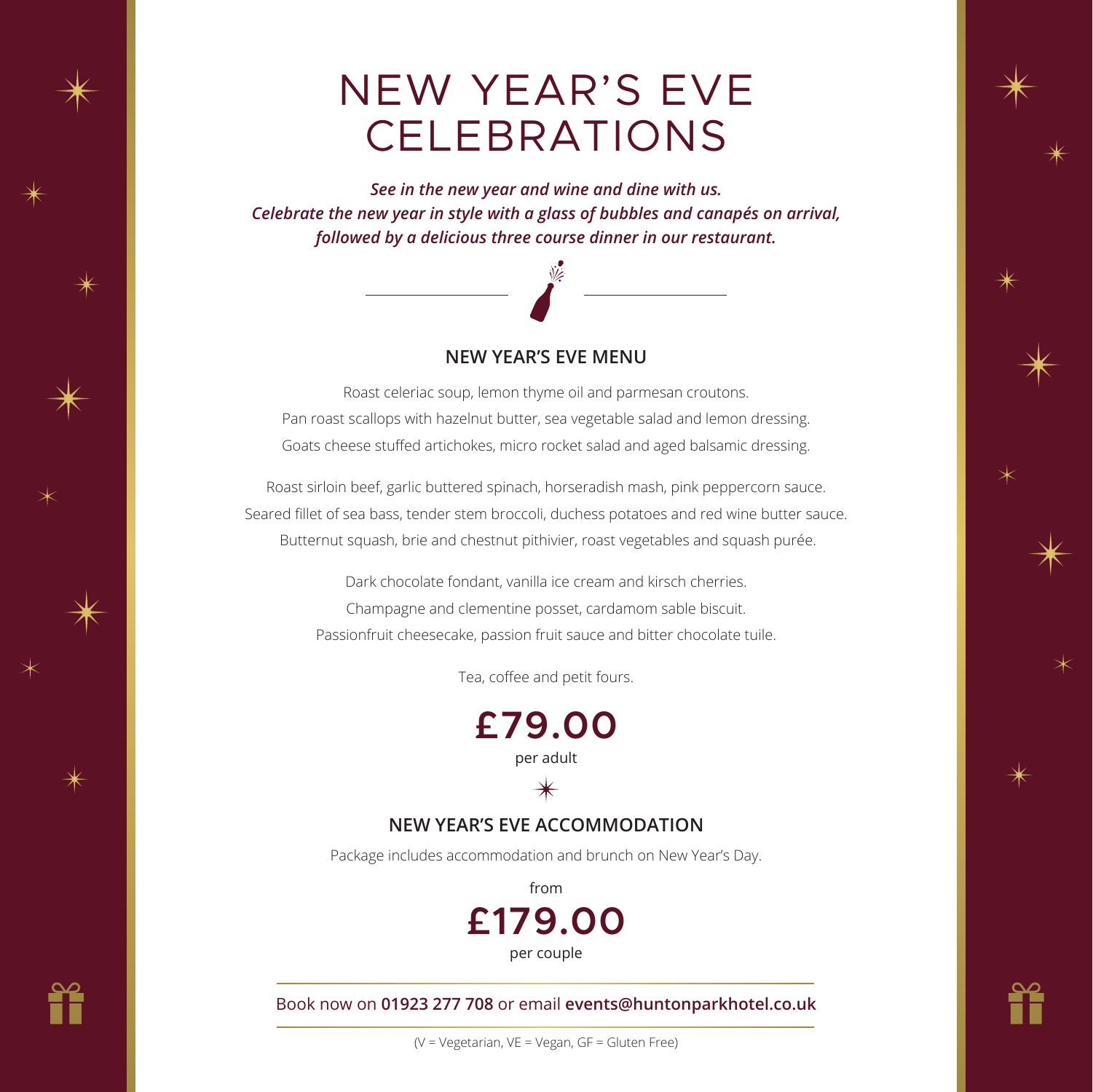# A NICE DAY FOR A WHITE WEDDING

*It's the most wonderful time of the year for the most wonderful day of your life. With dates available from 1st November 2022 to 28th February 2023.*

### **WINTER ALL INCLUSIVE PACKAGE**

Venue hire of your chosen wedding suite Civil Ceremony room hire and red carpet arrival A glass of winter Pimms sparkling wine or mulled wine per guest on arrival Three canapés per guest on arrival A delicious three course wedding breakfast with freshly brewed tea, coffee and mints A half-bottle of house wine per guest to accompany your meal A glass of sparkling wine per guest for the toast Bacon, egg baps with chips for all day guests plus 20 additional guests Table decoration DJ, disco and dance floor Dedicated wedding coordinator to help plan your day

Menu tasting for the couple Complimentary use of the Superior Suite

### **40 DAY GUESTS & 20 ADDITIONAL EVENING GUESTS - £4950.00 60 DAY GUESTS & 20 ADDITIONAL EVENING GUESTS - £6950.00**

### **NEW YEAR'S EVE WEDDINGS**

New Year's Eve Wedding with exclusive use.

**70 DAY GUESTS & 30 ADDITIONAL EVENING GUESTS - £19,995.00**

*Terms and conditions apply*